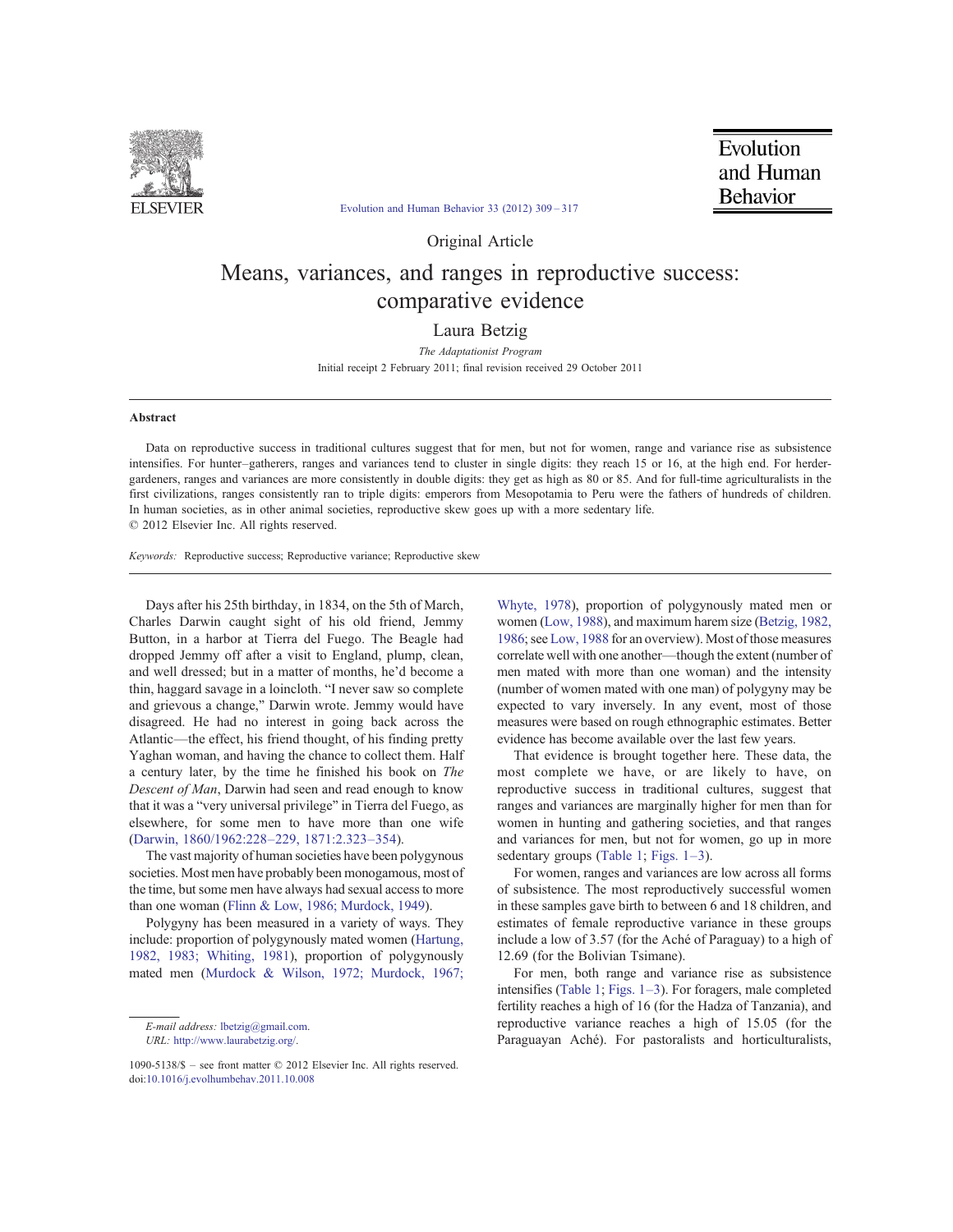| Table 1                                                                                      |  |
|----------------------------------------------------------------------------------------------|--|
| Means and variances in reproductive success for foragers, herders and gardeners, and farmers |  |

|                                           | Male                  |       |       |                  | Female   |      |       |                  |                                              |
|-------------------------------------------|-----------------------|-------|-------|------------------|----------|------|-------|------------------|----------------------------------------------|
|                                           | Range                 | Mean  | Var   | $\boldsymbol{N}$ | Range    | Mean | Var   | $\boldsymbol{N}$ |                                              |
| Hunters and gatherers                     |                       |       |       |                  |          |      |       |                  |                                              |
| Aché (Paraguay)                           | $0 - 13^{\circ}$      | 6.40  | 15.05 | 48               | $0 - 12$ | 7.84 | 3.57  | 25               | Hill & Hurtado 1996                          |
| Aka (CAR)                                 | $0 - 14^b$            | 6.34  | 8.64  | 29               | $2 - 11$ | 6.23 | 5.20  | 34               | Hewlett 1988                                 |
| Hadza (Tanzania)                          | $0-16^\circ$          | 4.55  | 14.31 | 95               | $0 - 12$ | 4.58 | 7.70  | 93               | Marlowe, 2010                                |
| !Kung (Botswana)                          | $0 - 12^d$            | 5.14  | 8.60  | 32               | $1 - 9$  | 4.69 | 4.87  | 62               | <b>Howell</b> , 2000                         |
| Meriam (Australia)                        | $0 - 12^e$            | 3.63  | 11.69 | 19               | $0 - 11$ | 2.06 | 6.43  | 49               | Smith, Bliege Bird & Bird, 2003;             |
|                                           |                       |       |       |                  |          |      |       |                  | Eric Smith, personal communication           |
| <b>Pastoralists and horticulturalists</b> |                       |       |       |                  |          |      |       |                  |                                              |
| Kipsigis (Kenya)                          | $0 - 80$ <sup>f</sup> | 12.42 | 85.58 | 107              | $0 - 12$ | 6.6  | 5.9   | 260              | Borgerhoff Mulder, 1988; Brown et al., 2009; |
|                                           |                       |       |       |                  |          |      |       |                  | Gillian Brown, personal communication        |
| Pimbwe (Tanzania)                         | $0 - 12$ <sup>g</sup> | 5.99  | 9.00  | 138              | $0 - 12$ | 6.14 | 7.27  | 154              | Borgerhoff Mulder, 2009                      |
| Tsimane (Bolivia)                         | $0 - 22^h$            | 9.06  | 19.93 | 62               | $0 - 15$ | 8.91 | 12.69 | 112              | Von Rueden, Gurven, & Kaplan, 2011;          |
|                                           |                       |       |       |                  |          |      |       |                  | Mike Gurven, personal communication          |
| Xavante (Brazil)                          | $0 - 231$             | 3.6   | 12.1  | 62               | $0 - 8$  | 3.6  | 3.9   | 44               | Salzano, Neel, & Maybury-Lewis, 1967         |
| Yanomamö (Venezuela)                      | $0 - 43^{j}$          | 5.59  | 39.64 | 140              | $0 - 14$ | 3.67 | 8.02  | 181              | Chagnon, 1974, 1979b                         |
| Yomut (Iran)                              | $0 - 30^{k}$          | 5.12  | 8.07  | 267              | $0 - 18$ | 3.87 | 7.09  | 216              | Irons, 1979, 2000, personal communication    |
| Intensive agriculturalists                |                       |       |       |                  |          |      |       |                  |                                              |
| Mesopotamians                             | $118 + S$             |       |       |                  |          |      |       |                  | Justin                                       |
| Egyptians                                 | $49 + S$              |       |       |                  |          |      |       |                  | Fisher, 2001                                 |
| Hindus                                    | 101 S                 |       |       |                  |          |      |       |                  | Dipavamsa, Mahavamsa                         |
| Aztecs                                    | 57 $D+60 S$           |       |       |                  |          |      |       |                  | Alva Ixtlilxóchitl                           |
| Inca                                      | $300 - 400$ D+S       |       |       |                  |          |      |       |                  | Garcilaso de la Vega; Betanzos               |
| Chinese                                   | $65$ D+S              |       |       |                  |          |      |       |                  | Song Shi, in Ebrey, 2002                     |

CAR=Central African Republic; D=reported daughters; S=reported sons.

Number of live births for men and women aged 50–70.

<sup>b</sup> Number of live births for men and women over age 41.

Number of children born to men and women aged 18 or over.

Number of children born to men 50 or over and women 45 or over. Note that three men who "had no reproductively successful marriages" were excluded from calculations of Mean, Var, and N.

Number of children born to men and women aged 50 or over. Note that for all adults 15 or over, the values are: for men, Mean=1.74, Var=5.79, N=114; and for women, Mean=1.56, Var=4.84, N=163.

<sup>f</sup> Number of children surviving to age 21 born to men circumcised before 1938 or women married by the same year. Data were collected in 1983. These figures include all living or dead cohorts from Borgerhoff Mulder 1988, so they differ from values excluding "Living Maina" men as computed in Brown et al. 2009. Thanks to Gillian Brown (personal communication) for clarification.

<sup>g</sup> Number of children surviving to age 5 for men and women over age 45. Note that sex differences are somewhat higher for number of children born: for men, Var=16.16, N=138; for women, Var=11.34, N=154.

Number of children born to men over 50 and women over 40.

<sup>i</sup> Number of surviving offspring for living individuals age 40 or over "plus recently deceased individuals for whom information was supplied by a surviving spouse."

<sup>j</sup> Total number of children born to deceased men and women in a Shamatari population. Note that for living Shamatari, the values are: for men, Mean=3.53, Var=12.40, N=137; and for women, Mean=3.24, Var=5.19, N=182.

<sup>k</sup> Number of children born to men and women aged 45 and over.

men's completed fertility reaches highs of 43 (for the Yanomamö of Venezuela) and 80 (for the Kenyan Kipsigis), and reproductive variance reaches a high of 39.64 (for the Yanomamö) or 85.58 (for the Kipsigis). And in the ancient civilizations that subsisted on full-time agriculture—from Mesopotamia to Peru—emperors fathered hundreds of children.

In short, for Homo sapiens, as for other species, until the last few centuries at least, reproductive skew seems to have gone up with a more settled life.

#### 1. Hunters and gatherers

Foragers are notoriously egalitarian, and notoriously mobile. Conflict is common, and men often fight over women. But when hunter-gatherers can't all "hang up their quivers" and live together, it's easy to vote with their feet and live apart (Lee, 1979:395; Lee & DeVore, 1968).

Most forager groups have low reproductive variance, at least partly as a result. For most of the huntergatherers included here, both ranges and variances tend to hover in, or around, single digits. At the high end, in the forests of Paraguay, Aché men report an average of 6.4 live births, with a variance of 15.05; and at the low end, in the Kalahari, !Kung men report fathering 5.14 children on average, with a variance of just 8.6. Ranges are similarly small. The most reproductively successful foragers in these samples fathered 12 (!Kung, Meriam), 13 (Aché), 14 (Aka), or 16 (Hadza) children (Table 1; Figs. 1–3).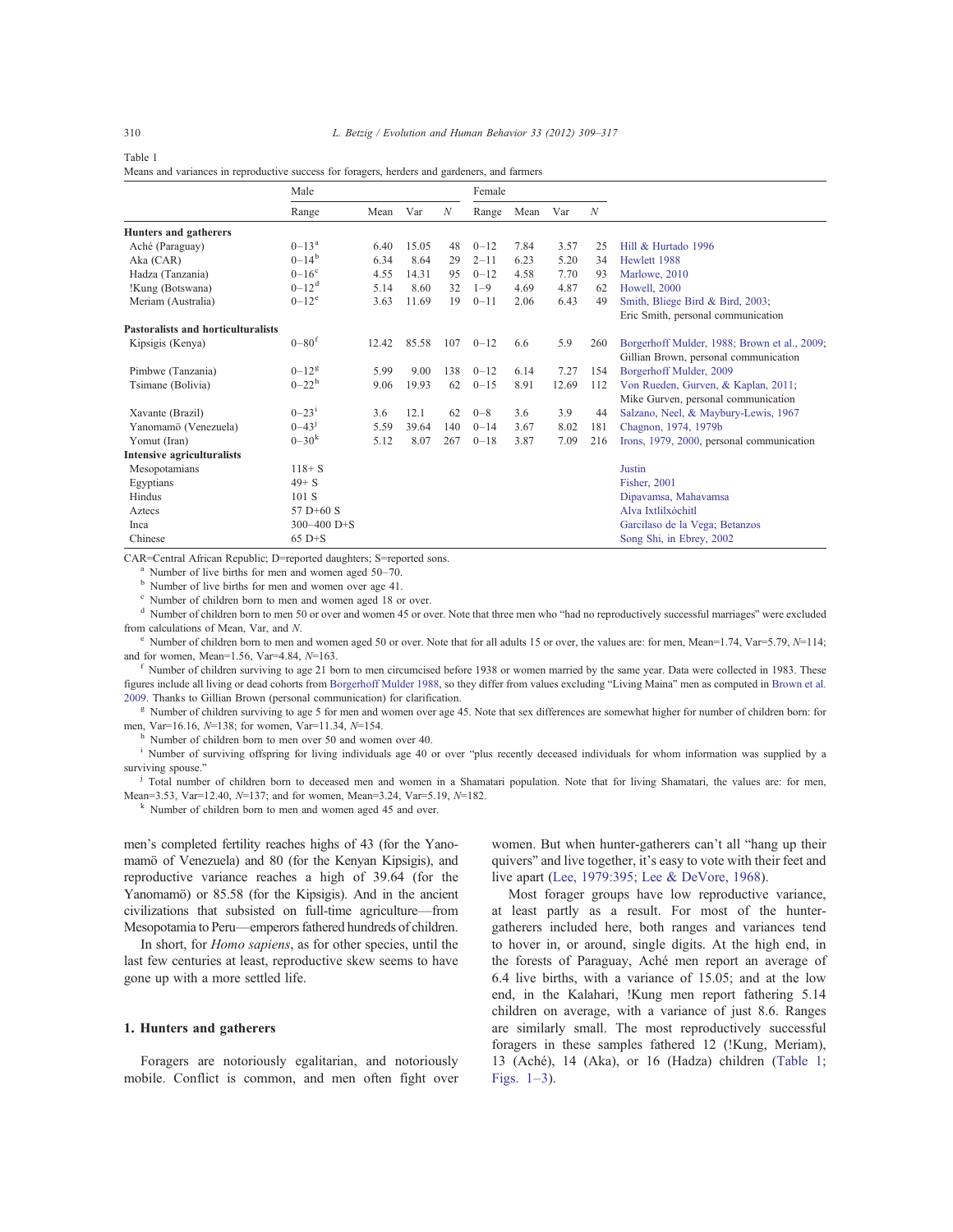

Fig. 1. Mean reproductive success for men and women in hunter-gatherer and herder-gardener populations. White bars for women, black bars for men.

The figures are similar for forager women. At the low end, Aché women report an average of 7.84 live births, with a variance of just 3.57; and at the high end, Hadza women report 4.58 children on average, with a variance of 7.7. Again, all of the ranges are small. The most reproductively successful forager mothers in this sample produced 9 (!Kung), 11 (Aka, Meriam), or 12 (Aché, Hadza) children (Table 1; Figs. 1–3).

In every one of these forager cultures, the most reproductively successful father had more children than the most reproductively successful mother. And reproductive variances for women were always lower. The highest variance reported for women (7.7 for the Hadza) is lower than the lowest variance reported for men (8.6 for the !Kung). But overall, the sex differences for hunter-gatherers are consistently small (compare Smith, 2004).



Fig. 2. Variance in reproductive success for men and women in hunter-gatherer and herder-gardener populations. White bars for women, black bars for men.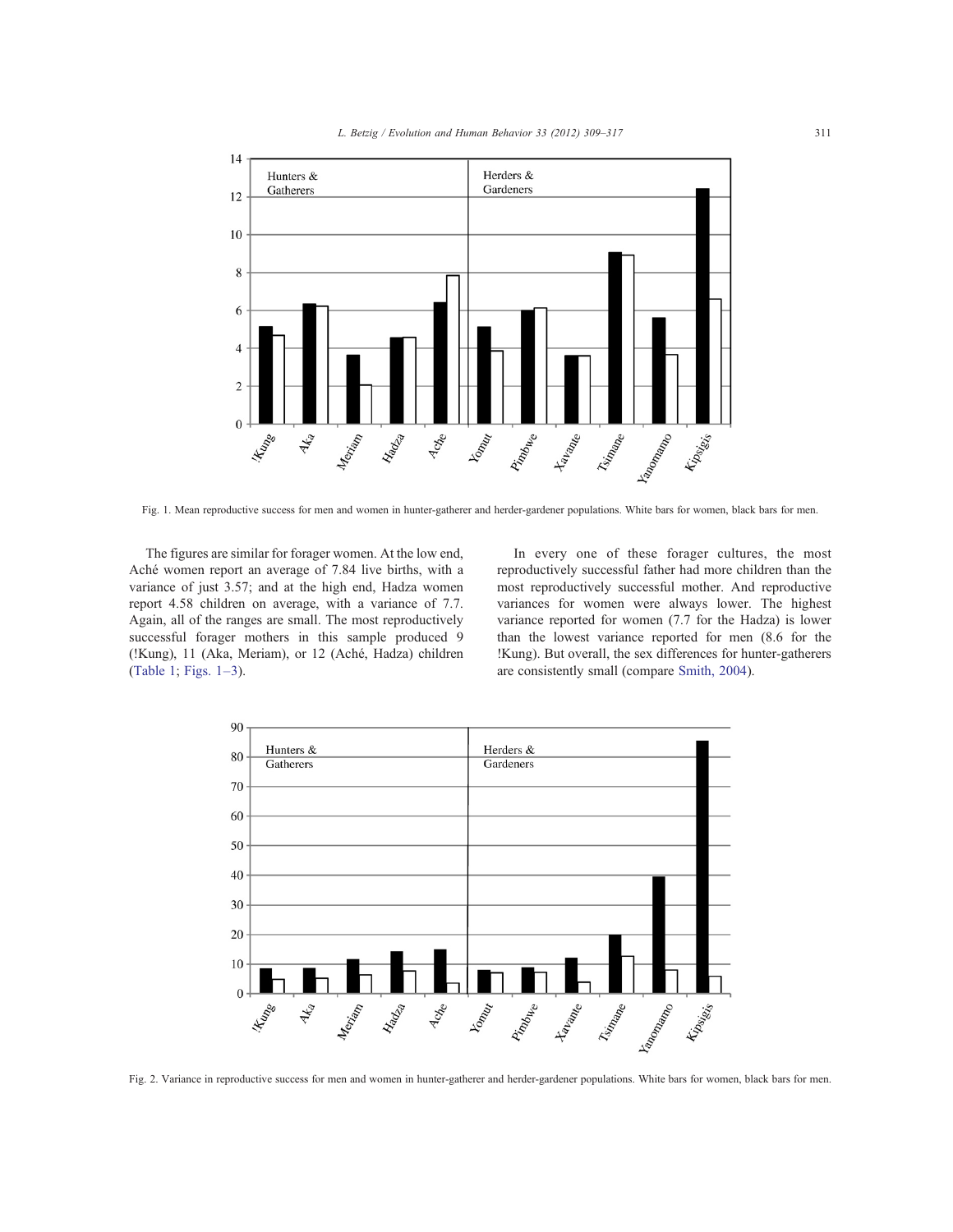

Fig. 3. Range in reproductive success for men and women in hunter-gatherer, herder-gardener, and full-time farmer populations. White bars for women, black bars for men.

### 2. Herders and gardeners

Semisedentary people are less mobile, and more reproductively variable, than foragers. Men tend to compete over women, and villages tend to fission. But some fission more often than others. Where villages do stay together, reproductive skew tends to rise (Chagnon & Bugos, 1979; Chagnon, 1974, 1979a).

Both ranges and variances in reproductive success are higher for herder-gardeners than for hunter-gatherers, and they tend to reach double digits for men. At the low end, Yomut herders and Pimbwe gardeners report reproductive variances less than 10: the values are 8.07 for the Yomut and 9.00 for the Pimbwe. But at the high end, reproductive variance for both Yanomamö gardeners and Kipsigis herders is over 20: the values are 39.64 for the Yanomamö and 85.58 for the agropastoral Kipsigis. Successful, semisedentary fathers in this sample all number their children in double digits, from 12 (Pimbwe) to 22 (Tsimane), to 23 (Xavante), to 30 (Yomut), to 43 (Yanomamö), to 80 (Kipsigis).

But ranges and variances for herder-gardener women remain in, or around, single digits. At the low end, Xavante women report a variance of just 3.9; at the high end, Tsimane women report a reproductive variance of 12.69. Ranges are also low: the most successful mothers in the semisedentary sample produced 8 (Xavante), 12 (Kipsigis, Pimbwe), 14 (Yanomamö), 15 (Tsimane), or 18 (Yomut) children.

So sexual selection is again in the predicted direction, and increases with sedentism. For the pastoralists and horticulturalists in this sample, reproductive variances for men are always greater than those for women; and in some cases (Yanomamö and Kipsigis), they're 5 to 15 times as high. Ranges are also greater. In some herder-gardener cultures, the most reproductively successful fathers (Yanomamö and Kipsigis) have three to seven times as many children as the most reproductively successful mothers (compare Brown, Laland, & Borgerhoff Mulder, 2009).

### 3. Full-time farmers

As Robert Carneiro pointed out in a classic paper a generation ago, the world's first civilizations began on areas of circumscribed agricultural land—where the alluvium was set off by mountains or deserts, and "escape in every direction" was blocked. After the benefits of staying, and the costs of leaving, became high enough, people started to settle down in the early states (Carneiro, 1970:374–375, 1986).

And in every one of the six pristine civilizations—in Mesopotamia, Egypt, India, China, Mexico, and Peru emperors collected hundreds of women and had hundreds of children (Table 1; Fig. 3; see Service, 1975 on the first six civilizations; see Betzig, 1986, 1993 on harems).

In the Ancient Near East, where civilization began, the emperor Shulgi, the law giver and ziggurat builder, left behind the names of at least 54 dumu lugal (or princes, or "sons of the king") and dumu-SAL lugal (or princesses, or "daughters of the king")—"because I am a strong man, rejoicing in my loins," as he bragged in stone (Sollberger, 1954–56 and Gelb, 1979; Shulgi, King of the Road). Upriver on the Tigris, Ashurbanipal, the Assyrian emperor, left records of Harem Governesses and Weavers: he listed 13 governesses, 145 weavers, 52 maids, and 260 miscellaneous women, in his clay tablet library at Nineveh (Fales & Postgate, 1992, tablets 21–26). Down on the Euphrates, at Babylon, Nebuchadnezzar II, who sent an army into Jerusalem, kept a House of the Palace Women; and Belshazzar brought out gold and silver vessels from Jerusalem's temple "so that his wives and concubines might drink from them" (Wadi-Brisa Inscription; Daniel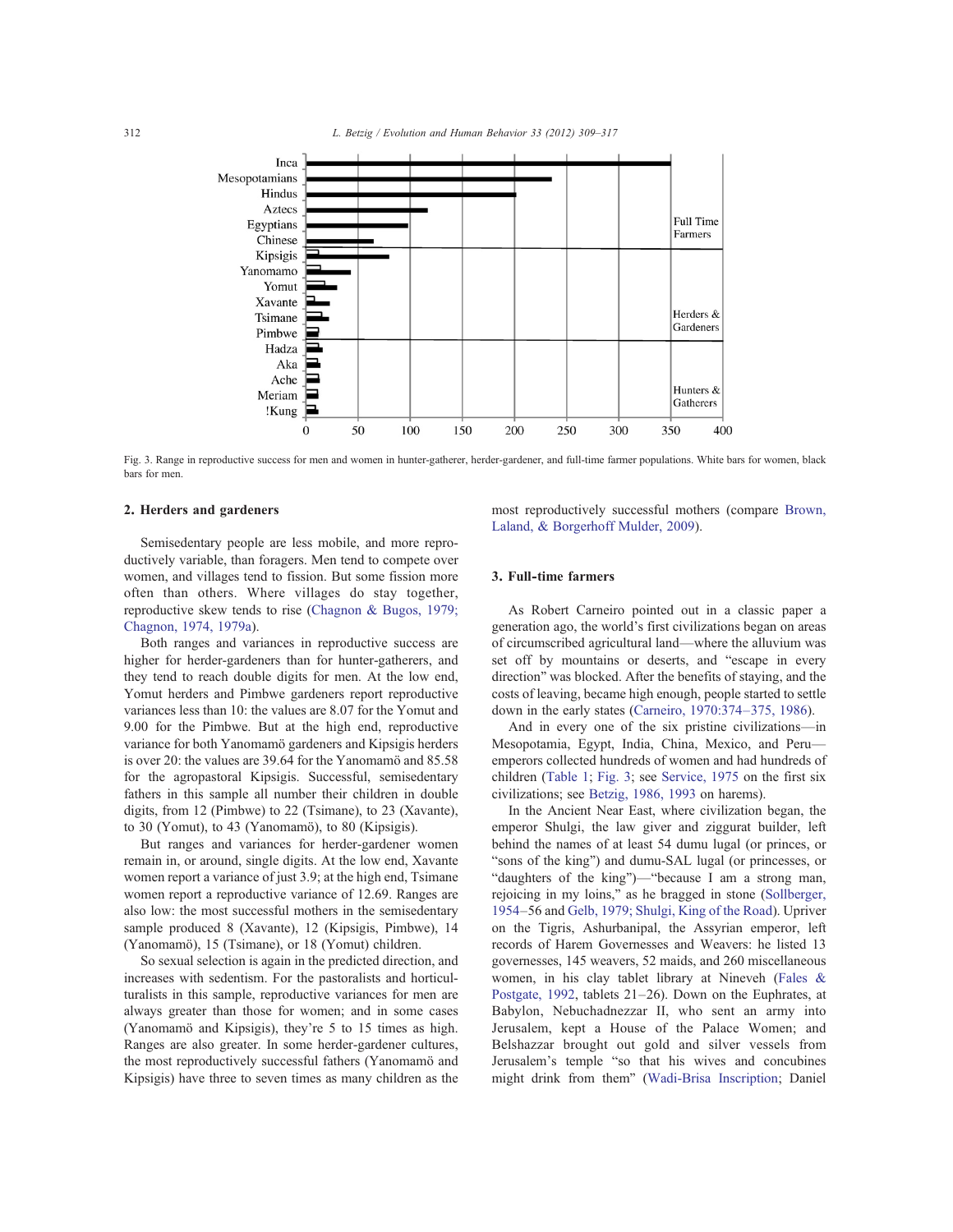5:2–3). The Persians were well known for their harems: Artaxerxes II is supposed to have fathered 115 bastard sons, besides 3 legitimate ones (Justin, Epitome, 10.1). And in the first histories, put together by Hebrew scribes, Solomon collected 1000 women, and his boy Rehoboam fathered 88 children (1 Kings 11:3, 2 Chronicles 11:21; see Betzig, 2005, 2009a for reviews).

In Egypt, civilization rose up at around the same time, and there were more polygynous men. In the Old Kingdom, when the pyramid builder Sneferu went out for a row on his private lake, he took along 20 women "with the shapeliest bodies, breasts and braids, who have not yet given birth," and dressed them in fishnets (Papyrus Westcar). In the Middle Kingdom, Amenemhat I was done in after a conspiracy in his harem: "Has discord been fostered within the palace?" his biographer asked (Teaching of Amenemhet I). And in the New Kingdom, where the tomb of Ramesses II held chambers for dozens of sons, the names of 49 "king's sons" and "bodily king's sons" were written in stone. Another 50 Ramesside inscriptions are associated with unnamed sons, and there should have been roughly as many daughters (Fisher, 2001; Weeks, 2006).

There were more harems in Asia. In India, Ashoka, the "Sorrowless" Mauryan emperor, won his throne after a massive fratricide: "Having killed his hundred brothers, alone continuing his race, Ashoka was anointed king" (Mahavamsa, 5.18; Dipavamsa, 6.22). Then he reassured subjects, in rock edicts, that he'd look after their welfare, "whether I am eating or in the closed female apartments, in the inner chamber, in the royal rancho, on horseback or in pleasure orchards" (Rock Edicts, 6). The better part of a millennium later, Vatsayana's (1964) Kamasutra advised compassionate Gupta emperors to drink milk boiled with the testicles of rams or goats, so they might "enjoy many women" in a night. Compassionate women were advised to learn architecture, mineralogy, cockfighting, and gymnastics, as an emperor may have "thousands of other wives" competing for his attention (Kamasutra, 1.3, 5.6, 7.1).

But the greatest of all emperors probably lived in the greatest of all empires. Chinese dynastic histories offer short lists of imperial children—65 are mentioned for the Northern Song emperor, Huizong (Ebrey, 2002). But most of these emperors kept enormous harems, and some must have fathered over a hundred children. When the man who unified China, the First August Emperor of Qin, connected his 270 palaces together, he filled them with more than 10,000 women, "beautiful women and bells and drums that he'd taken from the feudal rulers," said China's first historian, Sima Qian (Sima Qian, Shi Ji, 6). That number would grow by an order of magnitude. Yangdi, the Sui Dynasty emperor who built the Grand Canal and rebuilt the Great Wall, was credited by an official historian with 100,000 women in his palace at Yangzhou, alone, and when the Yuan dynasty founder, Kublai Khan, put up a capital at Beijing, he left a summer palace at Xanadu behind, with room in the excavations for another 100,000 (Wei, 2008). Marco Polo,

the Venetian who lived for 17 years at Kublai's court, thought this emperor was particularly fond of Tartars. "Every year, 100 of the most beautiful maidens of this tribe are sent to the Great Khan," he wrote, with half a dozen introduced to the emperor every three nights; "and so, throughout the year, there are reliefs of maidens by 6 and 6" (Marco Polo, Book, 2.8). Genetic evidence backs that up. A Y chromosome linkage represented in 8% of sampled Asian men is arguably borne by descendants of Kublai and his Mongolian grandfather, Genghis Khan (Zerjal et al., 2003; compare Xue et al., 2005).

And as in the Old World, so in the New. In the Valley of Mexico, Nezahualcoyotl—poet, architect, engineer, and friend of the Aztec emperor Moctecuhzoma I—had a zoo, gardens, music hall, ball court and 300 rooms in his palace, where his women, "reared in seclusion," raised Nezahualcoyotl's 57 daughters and 60 sons (Alva Ixtlilxóchitl, Nezahualcoyotl Acolmitztli, 4.2). Three generations later, Moctechuzoma II's palaces amazed Hernán Cortés and the Europeans who came after him (Cortés, 1520). The Spanish were able to get so many Aztecs to help them fight because Moctechuzoma's taxmen had "carried off their daughters and wives"—said Bernal Díaz, who fought with Cortés as a young man (Diáz, Discovery, 60). Moctehuzoma's ancestors had always fathered many sons on many wives, "this being something that appertained to the dignity of a ruler"—said the Spanish viceroy, Antonio de Mendoza (Codex Mendoza, folio 2). Emperors collected raw cotton and textiles, maize, and other staples as tribute, "and provinces that lacked foodstuffs and clothing paid in maidens"—said the Dominican, Diego Durán (Durán, History, 25). And "since the lords and chiefs stole all the women for themselves, an ordinary Indian could scarcely find a woman when he wished to marry"—said the Franciscan Toribio de Benavente Motolinía (Motolinía, History, 2.7).

It was worse in Peru. Conscripted labor was mit'a (or "turn"), in the native Quechua, and accounts were kept in khipu knots, which recorded quantities of tens, hundreds, thousands, and tens of thousands of units of tribute produced. Emperors kept estates at Pisac, Ollantaytambo, Machu Picchu, Cuzco, and so on, and a third part of their mit'a revenue was spent on women. "A judge or commissioner named by the Inca was dispatched to each province, and his only responsibility was this matter of collecting girls," - said Bernabé Cobo, the Jesuit historian of New Spain (Cobo, Discovery, 2.34). Houses of Virgins were set up all over the empire, and "all of them had many children," - said the conquistador Pedro Cieza de León (Cieza de León, Discovery, 2.10-11). Garcilaso de la Vega, who was the son of an Inca noble and a Spanish lord, and Juan de Betanzos, who was Spanish but married an Inca noble, put together some numbers. In the generations before the conquest, the emperor Pachakuti had 300 or 400 children by various women, the emperor Thupa Yupanki had 300 children, the emperor Qhapaq Yupanki left over 250 sons and daughters, and the emperor Wayna Qhapaq left over 200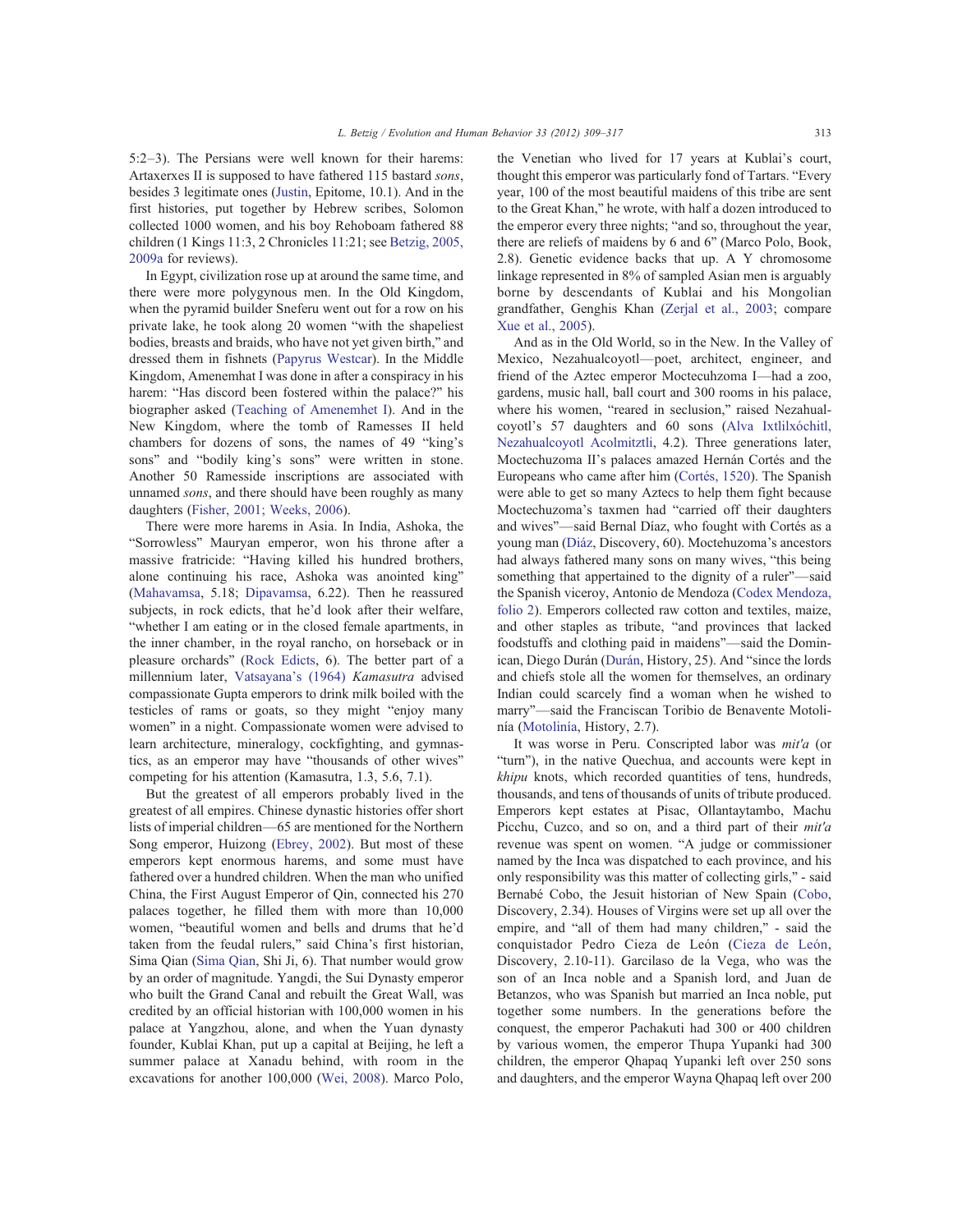sons (Garcilaso de la Vega, Royal Commentaries, 4, 6.34, 7.26, 8.8, 9.15, 36; Betanzos, Narrative, 1.23). Guaman Poma de Ayala, who was the son of nobles, added that access to women was strictly prescribed by law. "Principal persons" got 50, hunu kurakas (heads of 10,000 households) got 30, waranqa kurakas (heads of 1000) got 15, pachaka kurakas (heads of 100) got 8, chunka kamayuqs (heads of 10) got 5, and the "poor Indian" took whatever was left (Poma de Ayala, First Chronicle, 134).

# 4. Discussion

Over our long prehistory as foragers, H. sapiens would have been mostly monogamous. As subsistence intensified and sedentism increased, reproductive variance would have gone up. Some men would have fathered children by larger numbers of women, but larger numbers of men would have done without. That conclusion is supported by the descriptive evidence in the ethnographic record. The quantitative evidence compiled here is supportive, too.

Ethnographers' statements are more or less impressionistic, and demographers define their variables in different ways (see Table 1). Most of the data used here are completed fertility measures. Adults are 40 or older in all but one case: only the Hazda demographer included adults at or over the age of 18 years. And fertility is measured as numbers of live births in all but three cases: Xavante demographers included all "surviving" children, without specifying an age cutoff; Pimbwe demographers included children surviving to age 5; and the Kipsigis data include children surviving to age 21. Sampling adults at older ages should raise estimates of range and variance in reproductive success, and so should including children at younger ages. Range and variance for one hunter-gatherer group in this sample, the Hadza, will be underestimated. Range and variance estimates for the Xavante, Pimbwe, and Kipsigis, all herder-forager societies, should also be low.

No preliterate culture written about by ethnographers or demographers is pristine. For the societies in the crosscultural record, and for the societies described here, subsistence practices are mixed. All of the people in this sample supplement their subsistence, to some extent, by producing or trading for agricultural goods. But most get the majority of their calories by hunting, gathering, herding, or gardening in traditional ways.

For some hunter-gatherers, resources are more predictable and abundant than for others. !Kung with access to waterholes, or n!ore, on the Kalahari, are more often called big men, and are more likely to have families by more than one wife (Cashdan, 1980; Lee, 1979). Across the ethnological and archaeological records, more sedentary foragers are more polygynous foragers. Hunter-gatherers along waterways and coastal strips, where continentality is low, climates are consistent, and resources are lush, tend to be less egalitarian than foragers further inland. But most huntergatherers track resources in small groups, and movement is a way of life (Dyson-Hudson &Smith, 1977; Keeley, 1988; Keen, 2006; Kelly, 2007).

In the same way, shifting cultivators and livestock breeders in richer, less variable habitats are more likely to be polygynous. In the Orinoco River Basin lowlands, where it's easier to plant gardens and find game, disgruntled Yanomamö are more reluctant to walk away. So their villages are bigger than in the highlands, and their headmen marry more women (Chagnon, 1974, 1979a, 1979b, 1988). Across cultures, gardeners and herders may be less egalitarian in habitats with high dispersal costs. Pacific islands are cases in point (Boone, 1992; Kirch, 1984).

Subsistence intensification is made possible by sedentism. In *H. sapiens*, as in other social animals, from termites to beetles to ants, full-time farming probably followed a settled life (Flannery, 1973; Mueller, Gerardo, Aanen, Six, & Schultz, 2005). As Robert Carneiro once famously summed up, the first states rose up in lake or river valleys rich in resources, but set off by mountains, seas, or deserts, so that "escape in every direction" was blocked (Carneiro, 1970:345). The land between the Tigris and Euphrates Rivers is bordered to the east by the Zagros Mountains and to the west by the Syrian Desert. The hieroglyph for Egypt, km.t, represented the "Black Land" of the Nile Valley, and the hieroglyph for the desert, dSr.t, represented the "Red Land" of the Sahara that stretched across Africa to the east and west. China's Middle Kingdom, Zhongguo, flourished in the loess that collected along the Yellow River. Empires centered on the Indus and Ganges were bordered by the Himalayas to the northeast and by the Hindu Kush to the northwest. The lakes in the Valley of Mexico are surrounded by mountains and volcanoes that reach up to 5000 m above sea level. And valleys in the Andes are bordered by ranges over 7000 m high. In every one of those cradles of civilization, subsistence intensified, and reproductive specialization increased.

For thousands of years, civilization in the West looked a lot like civilization in the East. Emperors and other well-todo men in Greece or Rome were monogamously married to just one wife at a time, but had sexual access to as many slaves as they could afford (Betzig, 1992a; 1992b; 2010; Scheidel, 2009, 2011). Lords in the Middle Ages had sexual access to hundreds of dependent servi, or serfs; and householders in early modern Northwest Europe had sexual access to servants, with up to a fifth of the population "in service" at once (Betzig, 1995, 2002).

Over the last several centuries, the Western societies that have spread out around the globe, and their colonies, have tended back toward monogamy. In prescriptively monogamous cultures, demographer after demographer has found evidence that suggests higher variance in men's reproductive success, though the differences between men and women have always been small (e.g., Alvard & Gillespie, 2004; Bereczkei and Csanaky, 1996; Betzig & Weber, 1993, 1995; Betzig, 1988; Boone, 1986, 1988; Brown & Hotra, 1988; Clark, 2007; Fieder & Huber, 2007; Flinn, 1986; Helle,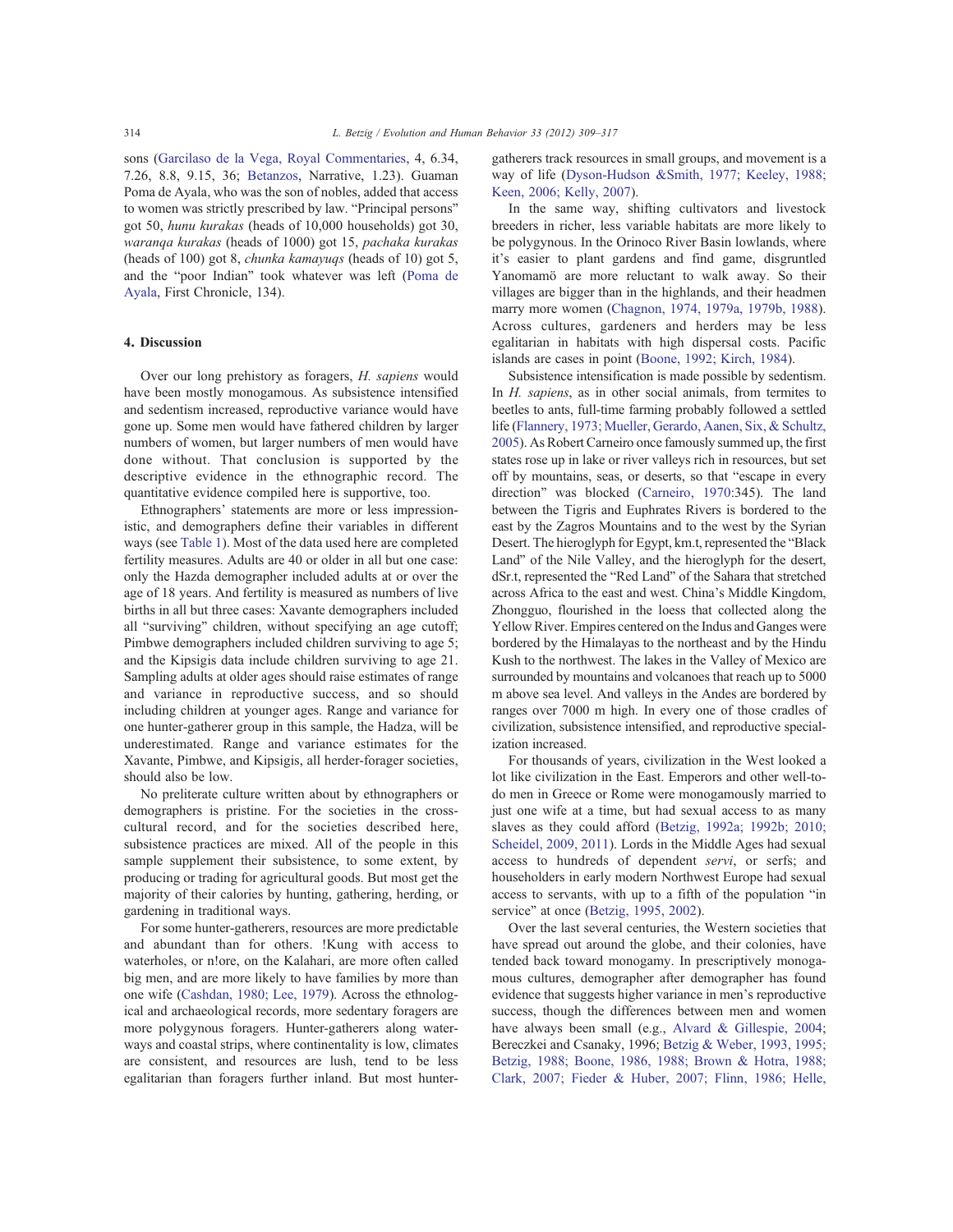Lummaa, & Jokela, 2008; Hopcroft, 2006; Hughes, 1986; Jokela, Rotkirch, Rickard, Pettay, & Lummaa, 2010; Low, 1989, 1991; Nettle & Pollett, 2008; Pettay, Kruuk, Jokela, & Lummaa, 2005; Quinlan & Flinn, 2005; Roskaft, Wara, & Viken, 1992; Scott & Duncan, 1999, 2000; Turke & Betzig, 1985; Voland, 1988, 1990; compare Strassmann & Gillespie, 2003 on prescriptive monogamists and polygamists, where male reproductive variance is greater).

The collapse in power, and reproductive variance, is more recent than many of us remember. And it seems, tentatively, to have something to do with our renewed freedom to move (Betzig, 1996, 1997, 2009b, 2011). Across species, reproductive "skew" is often an effect of ecological constraints (Alexander, Noonan, & Crespi, 1991; Emlen, 1982, 1995; Vehrencamp, 1980, 1983; Wilson & Hölldobler, 2005). It may be for humans, too.

## Acknowledgments

Mike Gurven, Bill Irons, and Eric Smith very generously provided unpublished data; Rebecca Bliege Bird, Jim Boone, Monique Borgerhoff Mulder, Gillian Brown, Napoleon Chagnon, Lee Cronk, Wendy Doniger, Patricia Ebrey, Marjorie Fisher, Paul Goldin, John Hartung, Barry Hewlett, Kim Hill, Frank Marlowe, and Chris von Rueden kindly offered references and advice.

#### References

- Alexander, R., Noonan, K., & Crespi, B. (1991). The evolution of eusociality. In P. W. Sherman, & J. U. M. Jarvis, & R. D. Alexander (Eds.), The biology of the naked mole-rat (pp. 3–44). Princeton: Princeton University Press.
- Alva Ixtlilxóchitl. (1979). Alva Ixtlilxóchitl F. de Nezahualcoyotl Acolmitztli: Selección de Textos. México: Estado de México.
- Alvard, M., & Gillespie, A. (2004). Good Lamalera whale hunters accrue reproductive benefits. Research in Economic Anthropology, 24, 225–247.
- Betzig, L. (1982). Despotism and differential reproduction: a cross-cultural correlation. Ethology and Sociobiology, 3, 209–221.
- Betzig, L. (1986). Despotism and differential reproduction: a Darwinian view of history. New York: Aldine.
- Betzig, L. (1988). Redistribution on Ifaluk. In L. Betzig, & M. Borgerhoff Mulder, & P. Turke (Eds.), Human reproductive behaviour: a Darwinian perspective (pp. 49–63). Cambridge: Cambridge University Press.
- Betzig, L. (1992a). Roman polygyny. Ethology and Sociobiology, 13, 309–349.
- Betzig, L. (1992b). Roman monogamy. Ethology and Sociobiology, 13, 351–383.
- Betzig, L. (1993). Sex, succession, and stratification in the first six civilizations. In L. Ellis, Ed. Social stratification and socioeconomic inequality (pp. 37-74). New York: Praeger.
- Betzig, L. (1995). Medieval monogamy. Journal of Family History, 20, 181–215.
- Betzig, L. (1996). Monarchy. In D. Levin, & M. Ember (Eds.), *Encyclo*pedia of cultural anthropology (pp. 803–805). New York: Henry Holt.
- Betzig, L. (1997). Why a despot? In L. Betzig, Ed. Human nature: a critical reader (pp. 399–401). New York: Oxford University Press.
- Betzig, L. (2002). British polygyny. In M. Smith, Ed. Human biology and history (pp. 30–97). London: Taylor & Francis.
- Betzig, L. (2005). Politics as sex: the Old Testament case. Evolutionary Pyschology, 3, 326–346.
- Betzig, L. (2009a). Sex and politics in insects, birds, mammals, the Ancient Near East and the Bible. Scandinavian Journal of the Old Testament, 23, 208–232.
- Betzig, L. (2009b). But what is government but the greatest of all reflections on human nature? Politics and the Life Sciences, 28, 102–105.
- Betzig, L. (2010). The end of the republic. In P. Kappeler, & J. Silk (Eds.), Mind the gap: primate and human universals (pp. 153–168). Berlin: Springer.
- Betzig, L. (2011). Darwin's question: how can sterility evolve? In K. Summers, & B. Crespi (Eds.), From incest to indirect reciprocity: foundations of human behavioral evolution in the works of R. D. Alexander (pp. 1–8). New York: Oxford University Press.
- Betzig, L., & Weber, S. (1993). Polygyny in American politics. Politics and the Life Sciences, 12, 1–8.
- Betzig, L., & Weber, S. (1995). Presidents preferred sons. Politics and the Life Sciences, 14, 61–64.
- Boone, J. (1986). Parental investment and elite family structure in preindustrial states: a case study of late medieval–early modern Portuguese genealogies. American Anthropologist, 88, 859–878.
- Boone, J. (1988). Parental investment, social subordination and population processes among the 15th and 16th century Portuguese nobility. In L. Betzig, & M. Borgerhoff Mulder, & P. Turke (Eds.), Human reproductive behaviour (pp. 201–219). Cambridge: Cambridge University Press.
- Boone, J. (1992). Competition, cooperation and the development of social hierarchies. In E. A. Smith, & B. Winterhalder (Eds.), Ecology, evolution and social behavior (pp. 301–337). New York: Aldine de Gruyter.
- Borgerhoff Mulder, M. (1988). Reproductive success in three Kipsigis cohorts. In T. H. Clutton-Brock, Ed. Reproductive success (pp. 419–435). Cambridge: Cambridge University Press.
- Borgerhoff Mulder, M. (2009). Serial monogamy as polygyny or polyandry? Human Nature, 20, 130–150.
- Brown, D., & Hotra, D. (1988). Are prescriptively monogamous societies effectively monogamous? In L. Betzig, & M. Borgerhoff Mulder, & P. Turke (Eds.), Human reproductive behaviour (pp. 153–160). Cambridge: Cambridge University Press.
- Brown, G., Laland, K., & Borgerhoff Mulder, M. (2009). Bateman's principles and human sex roles. Trends in Ecology and Evolution, 24, 297–304.
- Carneiro, R. (1970). A theory of the origin of the state. Science, 169, 733–738.
- Carneiro, R. (1986). Further reflections on resource concentration and its role in the rise of the state. In L. Manzanilla, Ed. Studies in the Neolithic and urban revolutions (pp. 245–260). Oxford: BAR.
- Cashdan, E. (1980). Egalitarianism among hunters and gatherers. American Anthropologist, 82, 116–120.
- Chagnon, N. (1974). Studying the Yanomamö. New York: Holt, Rinehart and Winston.
- Chagnon, N. (1979a). Mate competition, favoring close kin, and village fissioning among the Yanomamö Indians. In N. Chagnon, & W. Irons (Eds.), Evolutionary biology and human social behavior (pp. 86–132). North Scituate MA: Duxbury Press.
- Chagnon, N. (1979b). Is reproductive success equal in egalitarian societies? In N. Chagnon, & W. Irons (Eds.), Evolutionary biology and human social Behavior (pp. 374–401). North Scituate MA: Duxbury Press.
- Chagnon, N. (1988). Life histories, blood revenge and warfare in a tribal population. Science, 239, 985–992.
- Chagnon, N., & Bugos, P. (1979). Kin selection and conflict: an analysis of a Yanomamö ax fight. In N. Chagnon, & W. Irons (Eds.), Evolutionary biology and human social behavior (pp. 213–238). North Scituate MA: Duxbury Press.
- Cieza de León, P. (1998). Discovery and conquest of Peru, translated by A. Parma and D. Cook. Durham: Duke University Press.
- Clark, G. (2007). A farewell to alms. Princeton: Princeton University Press.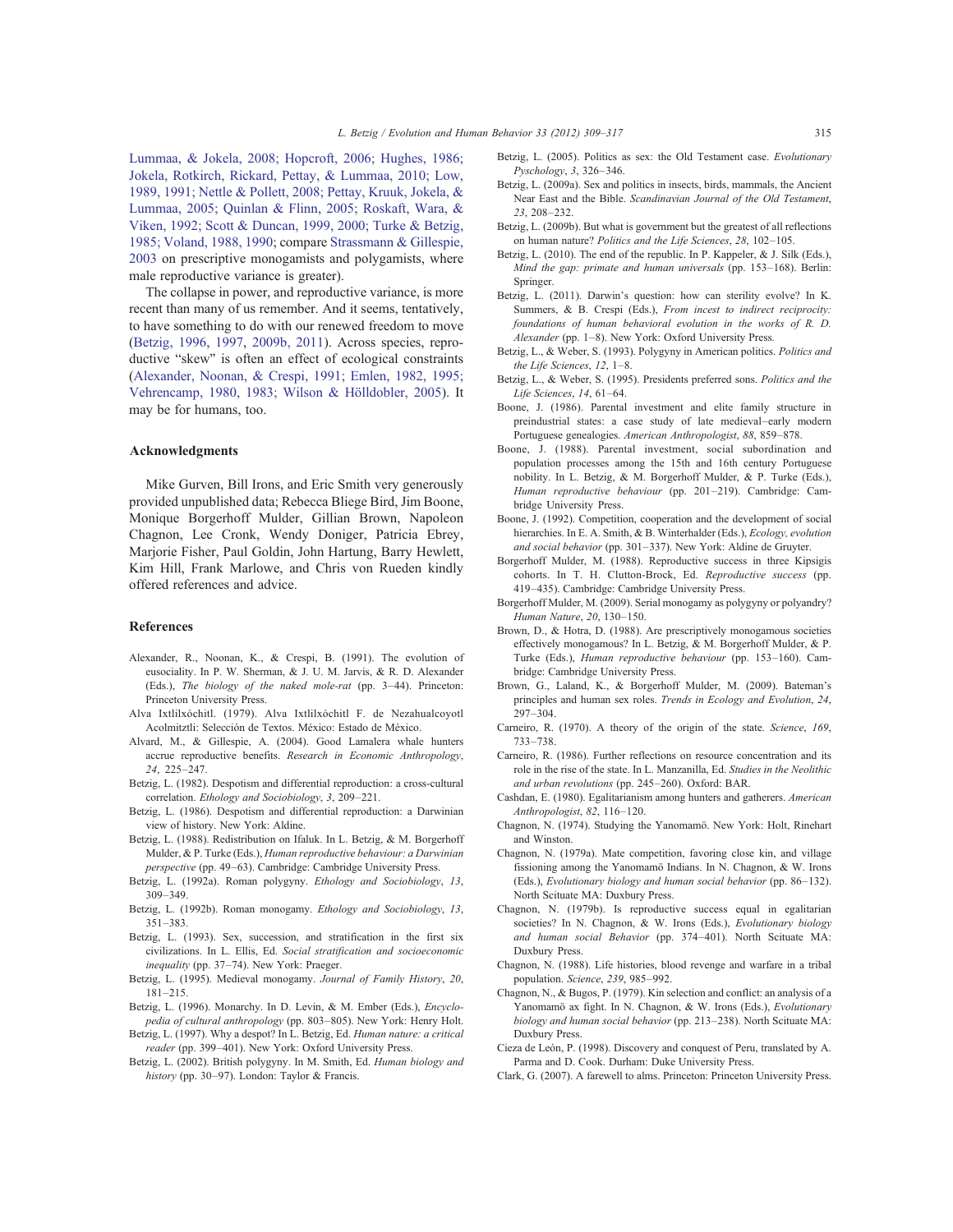- Codex Mendoza. (1992). Codex Mendoza edited by F. Berdan and P. Anawalt. Berkeley: University of California Press.
- Cortés, H. (1520). Letter to Charles V, 30 October 1520, in Five letters, translated by J. B. Morris. New York: Norton.
- Darwin, C. (1860). Journal of researches into the natural history and geology of the countries visited during the voyage of the HMS Beagle, 3rd ed.ition, edited by L. Engel. New York: Doubleday.
- Darwin, C. (1871). Sexual selection and the descent of man. London: John Murray.
- de Betanzos, J. (1996). Narrative of the Incas, translated by R. Hamilton and D. Buchanan. Austin: University of Texas, Press.
- de Cobo, B. (1979). History of the Inca empire, translated by R. Hamilton. Austin: University of Texas Press.
- Diáz, B. (1956). Discovery and conquest of Mexico, translated by G. García and A. P. Maudslay. New York: Farrar: Strauss.
- Dipavamsa. (1982). Dipavamsa, translated by H. Oldenberg. New Delhi: Asian Educational Services.
- Durán, D. (1993). History of the Indies of New Spain, translated by D. Heyden. Norman: University of Oklahoma Press.
- Dyson-Hudson, R., & Smith, E. A. (1977). Human territoriality: an ecological reassessment. American Anthropologist, 80, 21–41.
- Ebrey, P. (2002). Women and the family in Chinese history. London: Routledge.
- Emlen, S. (1982). The evolution of helping: an ecological constraints model. American Naturalist, 119, 29–39.
- Emlen, S. (1995). An evolutionary theory of the family. Proceedings of the National Academy of Sciences, 92, 8092–8099.
- Fales, F. M., & Postgate, N. (1992). Imperial administrative records: palace and temple administration. Helsinki: University of Helsinki Press.
- Fieder, M., & Huber, B. (2007). The effects of sex and childlessness on the association between status and reproductive output in modern society. Evolution and Human Behavior, 28, 392–398.
- Fisher, M. (2001). The sons of Ramesses II. Wiesbaden: Harrassowitz.
- Flannery, K. V. (1973). The origins of agriculture. Annual Review of Ecology and Systematics, 2, 273–310.
- Flinn, M. V. (1986). Correlates of reproductive success in a Caribbean village. Human Ecology, 14, 225–243.
- Flinn, M. V., & Low, B. S. (1986). Resource distribution, social competition, and mating patterns in human societies. In R. Wrangham, & D. Rubenstein (Eds.), Ecological aspects of social evolution (pp. 1–97). Princeton: Princeton University Press.
- Garcilaso de la Vega. (1987). Royal commentaries of the Incas, translated by H. V. Livermore. Austin: University of Texas Press.
- Gelb, I. (1979). Household and family in early Mesopotamia. In E. Lipinski, Ed. State and temple economy in the ancient Near East (pp. 1–97). Departement Orientalisteik: Leuven.
- Hartung, J. (1982). Polygyny and inheritance of wealth. Current Anthropology, 23, 1–12.
- Hartung, J. (1983). In defense of Murdock. Current Anthropology, 24, 125–126.
- Helle, S., Lummaa, V., & Jokela, J. (2008). Marrying women 15 years younger maximized men's evolutionary fitness in historical Sami. Biology Letters, 4, 75–77.
- Hewlett, B. (1988). Sexual selection and parental investment among Aka pygmies. In L. Betzig, & M. Borgerhoff Mulder, & P. Turke (Eds.), Human reproductive behaviour (pp. 263–276). Cambridge: Cambridge University Press.
- Hill, K., & Hurtado, M. (1996). Ache life history. New York: Aldine.
- Hopcroft, R. L. (2006). Sex, status and reproductive success in the contemporary U. S. Evolution and Human Behavior, 27, 104–120.
- Howell, N. (2000). Demography of the Dobe !Kung. 2nd ed. New York: Aldine de Gruyter.
- Hughes, A. (1986). Reproductive success and occupational class in 18<sup>th</sup>-century Lancashire, England. Social Biology, 33, 109-115.
- Irons, W. (1979). Cultural and biological success. In N. Chagnon, & W. Irons (Eds.), Evolutionary biology and human social behavior (pp. 257–272). North Scituate MA: Duxbury Press.
- Irons, W. (2000). Why do the Yomut raise more sons than daughters? In L. Cronk, & W. Irons, & N. Chagnon (Eds.), Adaptation and human behavior (pp. 223–236). Hawthorne NY: Aldine-de Gruyter.
- Jokela, M., Rotkirch, A., Rickard, I., Pettay, J., & Lummaa, V. (2010). Serial monogamy increases reproductive success in men but not in women. Behavioral Ecology, 21, 906–912.
- Justin. (1994). Justin. Epitome, translated by J. C. Yardley. Atlanta: Scholars Press.
- Keeley, L. (1988). Hunter–gatherer economic complexity and "population pressure": a cross-cultural analysis. Journal of Anthropological Archaeology, 7, 373–411.
- Kelly, R. (2007). The foraging spectrum. 2nd ed. New York: Percheron Press.
- Keen, I. (2006). Constraints on the development of enduring inequalities in late Holocene Australia. Current Anthropology, 47, 7–19.
- King of the Road. (1969). A self-laudatory Shulgi hymn. In J. B. Pritchard, Ed. Ancient Near Eastern texts relating to the Old Testament (pp. 584–586). Princeton: Princeton University Press.
- Kirch, P. V. (1984). The evolution of the Polynesian chiefdoms. Cambridge: Cambridge University Press.
- Lee, R. B. (1979). The !Kung San. Cambridge: Cambridge University Press. Lee, R. B., & DeVore, I. (1968). Man the hunter. Aldine: Chicago.
- Low, B. (1988). Measures of polygyny in humans. Current Anthropology, 29, 189–194.
- Low, B. (1989). Occupational status and reproductive behavior in 19th-century Sweden. Social Biology, 36, 82–101.
- Low, B. (1991). Occupational status, land ownership, and reproductive behavior in 19<sup>th</sup>-century Sweden. American Anthropologist, 92, 115–126.
- Mahavamsa. (1964). Mahavamsa, translated by W. Geiger. London: Pali Text Society.
- Marlowe, F. (2010). The Hadza hunter–gatherers of Tanzania. Berkeley: University of California Press.
- Motolinía, T. (1973). de. History of the Indians of New Spain, translated by E. A. Foster. Westport CT: Greenwood Press.
- Mueller, U., Gerardo, N., Aanen, D., Six, D., & Schultz, T. (2005). The evolution of agriculture in insects. Annual Reviews of Ecology and Systematics, 36, 563–595.
- Murdock, G. P. (1949). Social structure. New York: Macmillan.
- Murdock, G. P. (1967). Ethnographic atlas. Pittsburgh: University of Pittsburgh Press.
- Murdock, G. P., & Wilson, S. (1972). Settlement patterns and community organization: cross-cultural codes 3. Ethnology, 11, 254–295.
- Nettle, D., & Pollett, T. V. (2008). Natural selection on male wealth in humans. The American Naturalist, 172, 658–666.
- Papyrus Westcar. (1973). Papyrus Westcar, translated in M. Lichtheim, Ancient Egyptian literature. Berkeley: University of California Press.
- Pettay, J., Kruuk, L., Jokela, J., & Lummaa, V. (2005). Heritability and genetic constraints of life-history trait evolution in preindustrial humans. Proceedings of the National Academy of Sciences USA, 102, 2838–2843.
- Poma de Ayala, F. (2009). First chronicle of good government, translated by R. Hamilton. Austin: University of Texas Press.
- Quinlan, R., & Flinn, M. (2005). Kinship, sex and fitness in a Caribbean community. Human Nature, 16, 32–57.
- Rock Edicts Rock edicts. (1997). Translated in R. Thapar, Ashoka and the decline of the Mauryas. Bombay: Oxford University Press.
- Roskaft, E., Wara, A., & Viken, A. (1992). Reproductive success in relation to resource access and parental age in a small Norwegian farming parish during the period 1700–1900. Ethology and Sociobiology, 13, 443–461.
- Salzano, F., Neel, J., & Maybury-Lewis, D. (1967). Further studies on the Xavante Indians: demographic data on two additional villages. American Journal of Human Genetics, 19, 463–489.
- Scheidel, W. (2009). Sex and empire: a Darwinian perspective. In W. Schiedel, & I. Morris (Eds.), *The dynamics of ancient empires: state* power from Assyria to Byzantium (pp. 255–324). New York: Oxford University Press.